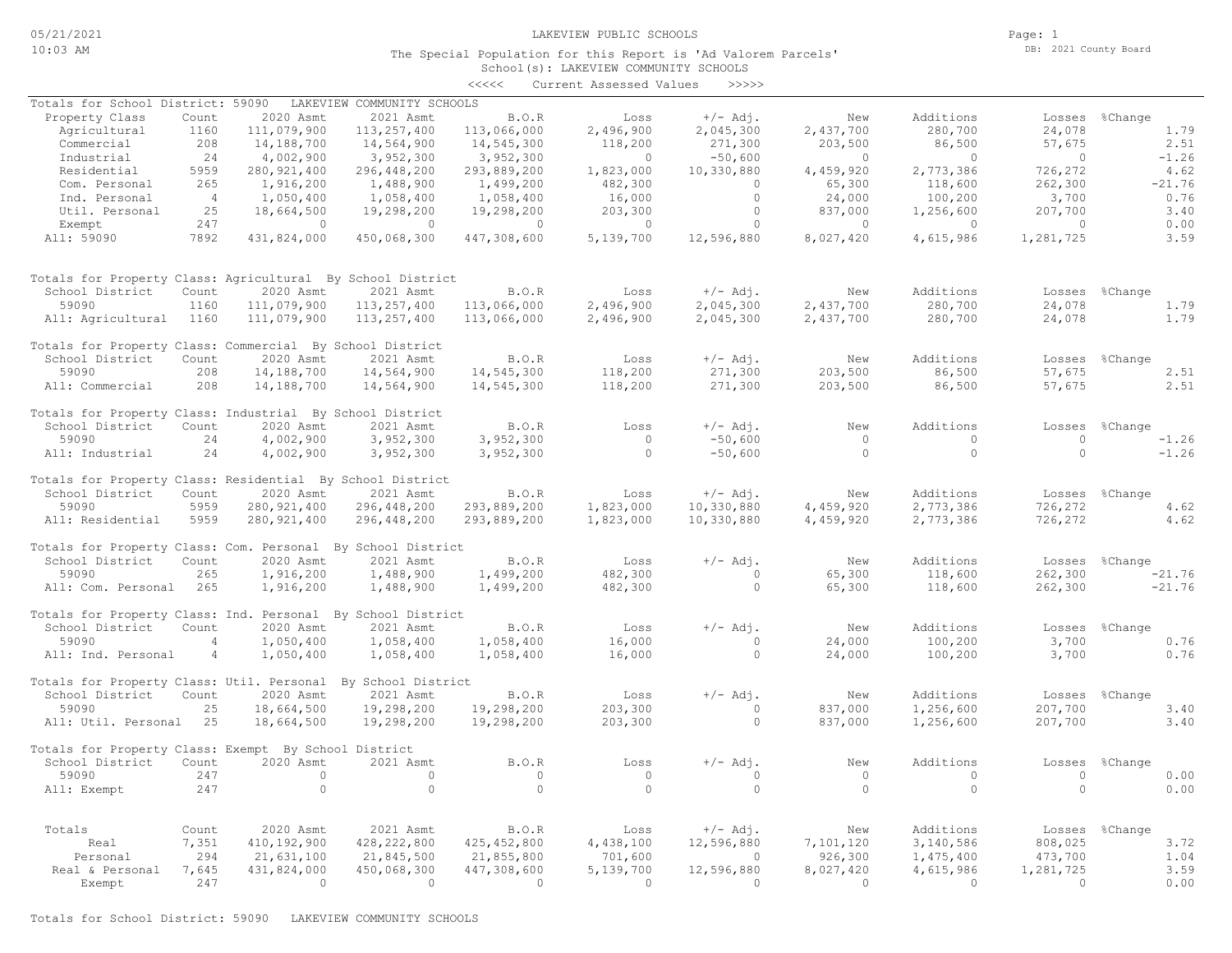Page: 2 DB: 2021 County Board

### School(s): LAKEVIEW COMMUNITY SCHOOLS The Special Population for this Report is 'Ad Valorem Parcels'

|                                                             |                |               |                    | $\prec\prec\prec\prec\prec$ | S.E.V., Taxable and Capped Values |                | >>>>>         |                |               |                |
|-------------------------------------------------------------|----------------|---------------|--------------------|-----------------------------|-----------------------------------|----------------|---------------|----------------|---------------|----------------|
| Property Class                                              | Count          | 2020 SEV      | Fin SEV            | 2021 SEV                    | 2020 Tax                          | Fin Tax        | 2021 Tax      | BOR Tax        | 2021 Cap      | 2021 MCAP      |
| Agricultural                                                | 1160           | 111,079,900   | 111,040,700        | 113,066,000                 | 57, 473, 337                      | 57, 127, 400   | 58,289,613    | 58, 197, 181   | 58,074,974    | 57,982,542     |
| Commercial                                                  | 208            | 14,188,700    | 14,188,700         | 14,545,300                  | 11,846,886                        | 11,846,886     | 12, 215, 549  | 12,208,129     | 11,998,923    | 11,998,923     |
| Industrial                                                  | 24             | 4,002,900     | 4,002,900          | 3,952,300                   | 3,051,750                         | 3,051,750      | 3,080,150     | 3,080,150      | 3,094,463     | 3,094,463      |
| Residential                                                 | 5959           | 280, 921, 400 | 280, 479, 900      | 293,889,200                 | 212,003,060                       | 211,666,023    | 222, 281, 939 | 220, 316, 254  | 219,104,027   | 217,543,339    |
| Com. Personal                                               | 265            | 1,916,200     | 1,912,300          | 1,499,200                   | 1,916,200                         | 1,912,300      | 1,488,900     | 1,499,200      | 1,488,900     | 1,499,200      |
| Ind. Personal                                               | $\overline{4}$ | 1,050,400     | 1,050,400          | 1,058,400                   | 1,050,400                         | 1,050,400      | 1,058,400     | 1,058,400      | 1,058,400     | 1,058,400      |
| Util. Personal                                              | 25             | 18,664,500    | 18,664,500         | 19,298,200                  | 18,664,500                        | 18,664,500     | 19,298,200    | 19,298,200     | 19,298,200    | 19,298,200     |
| Exempt                                                      | 247            | $\Omega$      | $\Omega$           | $\circ$                     | $\circ$                           | $\overline{0}$ | $\circ$       | $\overline{0}$ | $\circ$       | $\overline{0}$ |
| All: 59090                                                  | 7892           | 431,824,000   | 431, 339, 400      | 447,308,600                 | 306,006,133                       | 305, 319, 259  | 317, 712, 751 | 315, 657, 514  | 314, 117, 887 | 312, 475, 067  |
|                                                             |                |               |                    |                             |                                   |                |               |                |               |                |
| Totals for Property Class: Agricultural By School District  |                |               |                    |                             |                                   |                |               |                |               |                |
| School District                                             | Count          | 2020 SEV      | Fin SEV            | 2021 SEV                    | 2020 Tax                          | Fin Tax        | 2021 Tax      | BOR Tax        | 2021 Cap      | 2021 MCAP      |
| 59090                                                       | 1160           | 111,079,900   | 111,040,700        | 113,066,000                 | 57, 473, 337                      | 57, 127, 400   | 58,289,613    | 58, 197, 181   | 58,074,974    | 57,982,542     |
| All: Agricultural                                           | 1160           | 111,079,900   | 111,040,700        | 113,066,000                 | 57, 473, 337                      | 57, 127, 400   | 58,289,613    | 58, 197, 181   | 58,074,974    | 57,982,542     |
| Totals for Property Class: Commercial By School District    |                |               |                    |                             |                                   |                |               |                |               |                |
| School District                                             | Count          | 2020 SEV      | Fin SEV            | 2021 SEV                    | 2020 Tax                          | Fin Tax        | 2021 Tax      | BOR Tax        | 2021 Cap      | 2021 MCAP      |
| 59090                                                       | 208            | 14,188,700    | 14,188,700         | 14,545,300                  | 11,846,886                        | 11,846,886     | 12, 215, 549  | 12,208,129     | 11,998,923    | 11,998,923     |
| All: Commercial                                             | 208            | 14,188,700    | 14,188,700         | 14,545,300                  | 11,846,886                        | 11,846,886     | 12, 215, 549  | 12,208,129     | 11,998,923    | 11,998,923     |
| Totals for Property Class: Industrial By School District    |                |               |                    |                             |                                   |                |               |                |               |                |
| School District                                             | Count          | 2020 SEV      | Fin SEV            | 2021 SEV                    | 2020 Tax                          | Fin Tax        | 2021 Tax      | BOR Tax        | 2021 Cap      | 2021 MCAP      |
| 59090                                                       | 24             | 4,002,900     | 4,002,900          | 3,952,300                   | 3,051,750                         | 3,051,750      | 3,080,150     | 3,080,150      | 3,094,463     | 3,094,463      |
| All: Industrial                                             | 24             | 4,002,900     | 4,002,900          | 3,952,300                   | 3,051,750                         | 3,051,750      | 3,080,150     | 3,080,150      | 3,094,463     | 3,094,463      |
| Totals for Property Class: Residential By School District   |                |               |                    |                             |                                   |                |               |                |               |                |
| School District                                             | Count          | 2020 SEV      | Fin SEV            | 2021 SEV                    | 2020 Tax                          | Fin Tax        | 2021 Tax      | BOR Tax        | 2021 Cap      | 2021 MCAP      |
| 59090                                                       | 5959           | 280, 921, 400 | 280, 479, 900      | 293,889,200                 | 212,003,060                       | 211,666,023    | 222, 281, 939 | 220, 316, 254  | 219,104,027   | 217,543,339    |
| All: Residential                                            | 5959           | 280, 921, 400 | 280, 479, 900      | 293,889,200                 | 212,003,060                       | 211,666,023    | 222, 281, 939 | 220, 316, 254  | 219,104,027   | 217,543,339    |
| Totals for Property Class: Com. Personal By School District |                |               |                    |                             |                                   |                |               |                |               |                |
| School District                                             | Count          | 2020 SEV      | Fin SEV            | 2021 SEV                    | 2020 Tax                          | Fin Tax        | 2021 Tax      | BOR Tax        | 2021 Cap      | 2021 MCAP      |
| 59090                                                       | 265            | 1,916,200     | 1,912,300          | 1,499,200                   | 1,916,200                         | 1,912,300      | 1,488,900     | 1,499,200      | 1,488,900     | 1,499,200      |
| All: Com. Personal                                          | 265            | 1,916,200     | 1,912,300          | 1,499,200                   | 1,916,200                         | 1,912,300      | 1,488,900     | 1,499,200      | 1,488,900     | 1,499,200      |
| Totals for Property Class: Ind. Personal By School District |                |               |                    |                             |                                   |                |               |                |               |                |
| School District                                             | Count          | 2020 SEV      | Fin SEV            | 2021 SEV                    | 2020 Tax                          | Fin Tax        | 2021 Tax      | BOR Tax        | 2021 Cap      | 2021 MCAP      |
| 59090                                                       | $\overline{4}$ | 1,050,400     | 1,050,400          | 1,058,400                   | 1,050,400                         | 1,050,400      | 1,058,400     | 1,058,400      | 1,058,400     | 1,058,400      |
| All: Ind. Personal                                          | $\overline{4}$ | 1,050,400     | 1,050,400          | 1,058,400                   | 1,050,400                         | 1,050,400      | 1,058,400     | 1,058,400      | 1,058,400     | 1,058,400      |
| Totals for Property Class: Util. Personal                   |                |               | By School District |                             |                                   |                |               |                |               |                |
| School District                                             | Count          | 2020 SEV      | Fin SEV            | 2021 SEV                    | 2020 Tax                          | Fin Tax        | 2021 Tax      | BOR Tax        | 2021 Cap      | 2021 MCAP      |
| 59090                                                       | 25             | 18,664,500    | 18,664,500         | 19,298,200                  | 18,664,500                        | 18,664,500     | 19,298,200    | 19,298,200     | 19,298,200    | 19,298,200     |
| All: Util. Personal 25                                      |                | 18,664,500    | 18,664,500         | 19,298,200                  | 18,664,500                        | 18,664,500     | 19,298,200    | 19,298,200     | 19,298,200    | 19,298,200     |
| Totals for Property Class: Exempt By School District        |                |               |                    |                             |                                   |                |               |                |               |                |
| School District                                             | Count          | 2020 SEV      | Fin SEV            | 2021 SEV                    | 2020 Tax                          | Fin Tax        | 2021 Tax      | BOR Tax        | 2021 Cap      | 2021 MCAP      |
|                                                             |                |               |                    |                             |                                   |                |               |                |               |                |
| 59090                                                       | 247            | $\circ$       | $\circ$            | $\circ$                     | $\circ$                           | $\circ$        | $\circ$       | $\circ$        | $\circ$       | $\circ$        |
| All: Exempt                                                 | 247            | $\circ$       | $\circ$            | $\circ$                     | $\circ$                           | $\circ$        | $\circ$       | $\circ$        | $\circ$       | $\circ$        |
| Totals                                                      | Count          | 2020 SEV      | Fin SEV            | 2021 SEV                    | 2020 Tax                          | Fin Tax        | 2021 Tax      | BOR Tax        | 2021 Cap      | 2021 MCAP      |
|                                                             | 7,351          | 410,192,900   | 409,712,200        | 425, 452, 800               | 284, 375, 033                     | 283,692,059    | 295,867,251   | 293,801,714    | 292, 272, 387 | 290,619,267    |
| Real                                                        |                |               |                    |                             |                                   |                |               |                |               |                |
| Personal                                                    | 294            | 21,631,100    | 21,627,200         | 21,855,800                  | 21,631,100                        | 21,627,200     | 21,845,500    | 21,855,800     | 21,845,500    | 21,855,800     |
| Real & Personal                                             | 7,645          | 431,824,000   | 431, 339, 400      | 447,308,600                 | 306,006,133                       | 305, 319, 259  | 317, 712, 751 | 315, 657, 514  | 314, 117, 887 | 312, 475, 067  |
| Exempt                                                      | 247            | $\Omega$      | $\overline{0}$     | $\overline{0}$              | $\bigcirc$                        | $\Omega$       | $\Omega$      | $\overline{0}$ | $\Omega$      | $\Omega$       |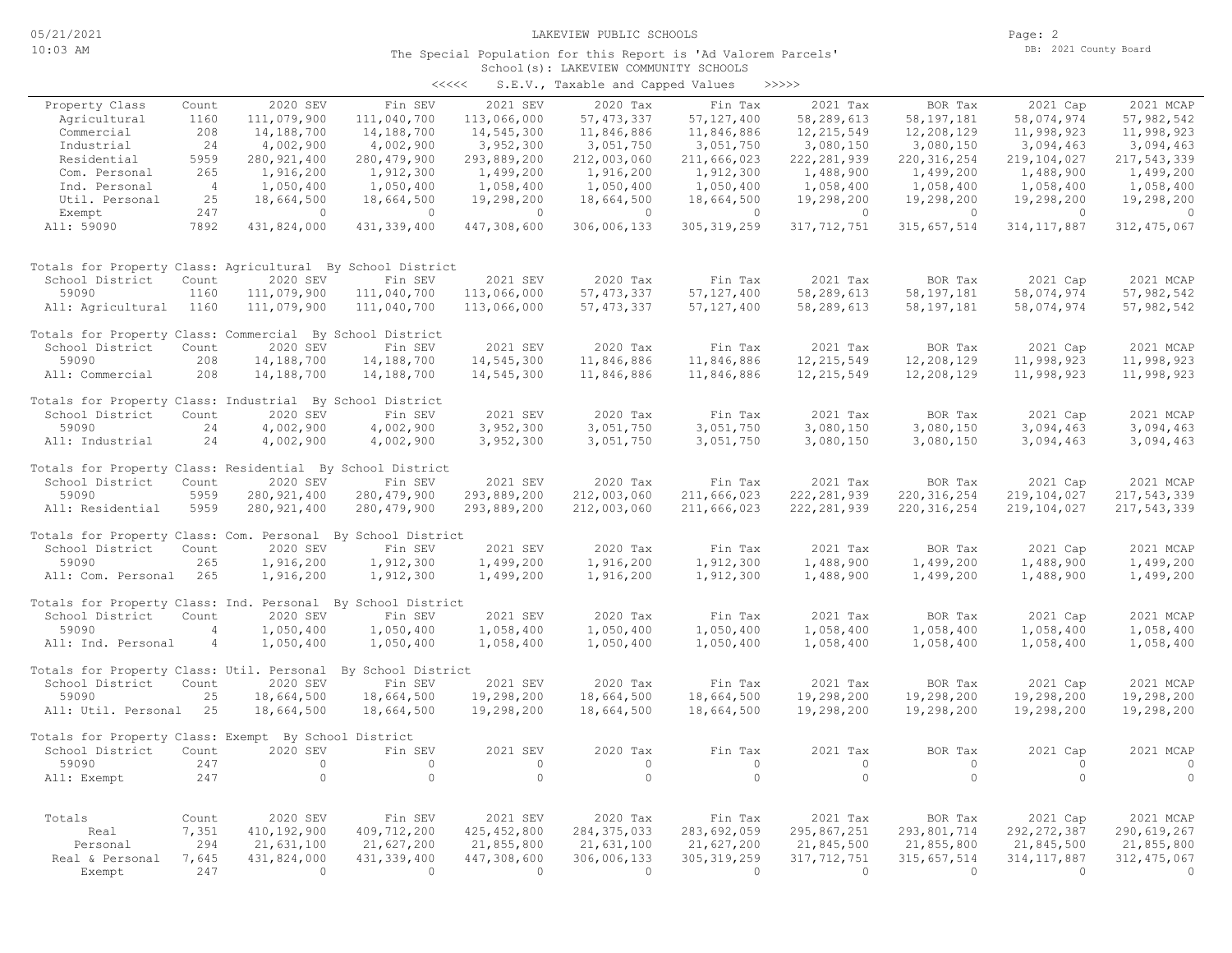The Special Population for this Report is 'Ad Valorem Parcels'

Page: 3 DB: 2021 County Board

# School(s): LAKEVIEW COMMUNITY SCHOOLS <<<<< PRE/MBT Percentage Times S.E.V. >>>>>

| Totals for School District: 59090                            |                          |                | LAKEVIEW COMMUNITY SCHOOLS        |                |                |                |                    |                |                |
|--------------------------------------------------------------|--------------------------|----------------|-----------------------------------|----------------|----------------|----------------|--------------------|----------------|----------------|
| Property Class                                               | Count                    | 2020 ORIG      | 2020 ORIG                         | Final PRE      | Final          | W/O Winter     | W/O Winter         | 2021 ORIG      | 2021 ORIG      |
|                                                              |                          | PRE            | Non-PRE                           |                | Non-PRE        | <b>PRE</b>     | $\texttt{Non-PRE}$ | PRE            | Non-PRE        |
| Agricultural                                                 | 1121                     | 106,894,083    | 4,185,817                         | 107,291,414    | 3,749,286      | 107,291,414    | 3,749,286          | 109,264,686    | 3,801,314      |
| Commercial                                                   | $4\overline{4}$          | 174,872        | 14,013,828                        | 262,372        | 13,926,328     | 262,372        | 13,926,328         | 225,558        | 14, 319, 742   |
| Industrial                                                   | $\overline{\phantom{a}}$ | 75,500         | 3,927,400                         | 75,500         | 3,927,400      | 75,500         | 3,927,400          | 75,000         | 3,877,300      |
| Residential                                                  | 3320                     | 192, 373, 792  | 88,547,608                        | 193,791,092    | 86,688,808     | 193,350,192    | 87,129,708         | 201,630,351    | 92, 258, 849   |
| Com. Personal                                                | 265                      | 1,916,200      | $\overline{0}$                    | 1,912,300      | $\overline{0}$ | 1,912,300      | $\sim$ 0           | 1,499,200      | $\overline{0}$ |
| Ind. Personal                                                | $\sim$ 4                 | 1,050,400      | $\overline{0}$                    | 1,050,400      | $\overline{0}$ | 1,050,400      | $\overline{0}$     | 1,058,400      | $\overline{0}$ |
| Util. Personal                                               | $\overline{0}$           | $\overline{0}$ | 18,664,500                        | $\overline{0}$ | 18,664,500     | $\overline{0}$ | 18,664,500         | $\overline{0}$ | 19,298,200     |
| Exempt                                                       | 23                       | $\circ$        | $\sim$ 0                          | $\circ$        | $\sim$ 0       | $\circ$        | $\overline{0}$     | $\overline{0}$ | $\circ$        |
| All: 59090                                                   | 4,740                    | 302, 484, 847  | 129, 339, 153                     | 304, 383, 078  | 126,956,322    | 303, 942, 178  | 127,397,222        | 313, 753, 195  | 133, 555, 405  |
|                                                              |                          |                |                                   |                |                |                |                    |                |                |
| Totals for Property Class: Agricultural By School District   |                          |                |                                   |                |                |                |                    |                |                |
| School District                                              | Count                    | 2020 ORIG      | 2020 ORIG                         | Final PRE      | Final          | W/O Winter     | W/O Winter         | 2021 ORIG      | 2021 ORIG      |
|                                                              |                          | PRE            | Non-PRE                           |                | Non-PRE        | PRE            | Non-PRE            | PRE            | Non-PRE        |
| 59090                                                        | 1121                     | 106,894,083    | 4,185,817                         | 107,291,414    | 3,749,286      | 107,291,414    | 3,749,286          | 109,264,686    | 3,801,314      |
| All: Agricultural 1121                                       |                          | 106,894,083    | 4, 185, 817                       | 107,291,414    | 3,749,286      | 107,291,414    | 3,749,286          | 109,264,686    | 3,801,314      |
|                                                              |                          |                |                                   |                |                |                |                    |                |                |
| Totals for Property Class: Commercial By School District     |                          |                |                                   |                |                |                |                    |                |                |
| School District                                              | Count                    | 2020 ORIG      | 2020 ORIG                         | Final PRE      | Final          | W/O Winter     | W/O Winter         | 2021 ORIG      | 2021 ORIG      |
|                                                              |                          | PRE            | Non-PRE                           |                | Non-PRE        | PRE            | Non-PRE            | PRE            | Non-PRE        |
| 59090                                                        | 4                        | 174,872        | 14,013,828                        | 262,372        | 13,926,328     | 262,372        | 13,926,328         | 225,558        | 14, 319, 742   |
| All: Commercial                                              | $4\overline{4}$          | 174,872        | 14,013,828                        | 262,372        | 13,926,328     | 262,372        | 13,926,328         | 225,558        | 14, 319, 742   |
|                                                              |                          |                |                                   |                |                |                |                    |                |                |
| Totals for Property Class: Industrial By School District     |                          |                |                                   |                |                |                |                    |                |                |
| School District                                              | Count                    | 2020 ORIG      | 2020 ORIG                         | Final PRE      | Final          | W/O Winter     | W/O Winter         | 2021 ORIG      | 2021 ORIG      |
|                                                              |                          |                | Non-PRE                           |                | Non-PRE        |                | Non-PRE            | PRE            | Non-PRE        |
|                                                              |                          | PRE            |                                   |                |                | PRE            |                    |                |                |
| 59090                                                        | 3                        | 75,500         | 3,927,400                         | 75,500         | 3,927,400      | 75,500         | 3,927,400          | 75,000         | 3,877,300      |
| All: Industrial                                              | $\overline{\mathbf{3}}$  | 75,500         | 3,927,400                         | 75,500         | 3,927,400      | 75,500         | 3,927,400          | 75,000         | 3,877,300      |
|                                                              |                          |                |                                   |                |                |                |                    |                |                |
| Totals for Property Class: Residential By School District    |                          |                |                                   |                |                |                |                    |                |                |
| School District                                              | Count                    | 2020 ORIG      | 2020 ORIG                         | Final PRE      | Final          | W/O Winter     | W/O Winter         | 2021 ORIG      | 2021 ORIG      |
|                                                              |                          | PRE            | Non-PRE                           |                | Non-PRE        | PRE            | Non-PRE            | PRE            | Non-PRE        |
| 59090                                                        | 3320                     | 192, 373, 792  | 88,547,608                        | 193,791,092    | 86,688,808     | 193,350,192    | 87, 129, 708       | 201,630,351    | 92, 258, 849   |
| All: Residential                                             | 3320                     | 192, 373, 792  | 88,547,608                        | 193,791,092    | 86,688,808     | 193, 350, 192  | 87, 129, 708       | 201,630,351    | 92, 258, 849   |
|                                                              |                          |                |                                   |                |                |                |                    |                |                |
| Totals for Property Class: Com. Personal By School District  |                          |                |                                   |                |                |                |                    |                |                |
| School District                                              | Count                    | 2020 ORIG      | 2020 ORIG                         | Final PRE      | Final          | W/O Winter     | W/O Winter         | 2021 ORIG      | 2021 ORIG      |
|                                                              |                          | PRE            | Non-PRE                           |                | Non-PRE        | PRE            | Non-PRE            | PRE            | Non-PRE        |
| 59090                                                        | 265                      | 1,916,200      | $\overline{0}$                    | 1,912,300      | $\sim$ 0       | 1,912,300      | $\sim$ 0           | 1,499,200      | $\sim$ 0       |
| All: Com. Personal 265                                       |                          | 1,916,200      | $\sim$ 0 $\sim$ 0 $\sim$ 0 $\sim$ | 1,912,300      | $\overline{0}$ | 1,912,300      | $\circ$            | 1,499,200      | $\overline{0}$ |
|                                                              |                          |                |                                   |                |                |                |                    |                |                |
| Totals for Property Class: Ind. Personal By School District  |                          |                |                                   |                |                |                |                    |                |                |
| School District                                              | Count                    | 2020 ORIG      | 2020 ORIG                         | Final PRE      | Final          | W/O Winter     | W/O Winter         | 2021 ORIG      | 2021 ORIG      |
|                                                              |                          | PRE            | Non-PRE                           |                | Non-PRE        | PRE            | Non-PRE            | PRE            | Non-PRE        |
|                                                              |                          |                |                                   |                |                |                |                    |                |                |
| 59090                                                        | $\overline{4}$           | 1,050,400      | $\sim$ 0                          | 1,050,400      | $\sim$ 0       | 1,050,400      | $\overline{0}$     | 1,058,400      | $\sim$ 0       |
| All: Ind. Personal                                           | 4                        | 1,050,400      | $\overline{0}$                    | 1,050,400      | $\overline{0}$ | 1,050,400      | $\circ$            | 1,058,400      | $\bigcirc$     |
|                                                              |                          |                |                                   |                |                |                |                    |                |                |
| Totals for Property Class: Util. Personal By School District |                          |                |                                   |                |                |                |                    |                |                |
| School District                                              | Count                    | 2020 ORIG      | 2020 ORIG                         | Final PRE      | Final          | W/O Winter     | W/O Winter         | 2021 ORIG      | 2021 ORIG      |
|                                                              |                          | PRE            | Non-PRE                           |                | Non-PRE        | PRE            | Non-PRE            | PRE            | Non-PRE        |
| 59090                                                        | $\circ$                  | $\circ$        | 18,664,500                        | $\circ$        | 18,664,500     | $\circ$        | 18,664,500         | $\circ$        | 19,298,200     |
| All: Util. Personal                                          | 0                        | $\circ$        | 18,664,500                        | $\circ$        | 18,664,500     | $\circ$        | 18,664,500         | $\circ$        | 19,298,200     |
|                                                              |                          |                |                                   |                |                |                |                    |                |                |
| Totals for Property Class: Exempt By School District         |                          |                |                                   |                |                |                |                    |                |                |
| School District                                              | Count                    | 2020 ORIG      | 2020 ORIG                         | Final PRE      | Final          | W/O Winter     | W/O Winter         | 2021 ORIG      | 2021 ORIG      |
|                                                              |                          | PRE            | Non-PRE                           |                | Non-PRE        | PRE            | Non-PRE            | PRE            | Non-PRE        |
| 59090                                                        | 23                       | 0              | 0                                 | $\circ$        | 0              | $\circ$        | 0                  | $\circ$        | 0              |
| All: Exempt                                                  | 23                       | $\circ$        | $\mathbb O$                       | $\circ$        | $\circ$        | $\circ$        | $\circ$            | $\circ$        | $\circ$        |
|                                                              |                          |                |                                   |                |                |                |                    |                |                |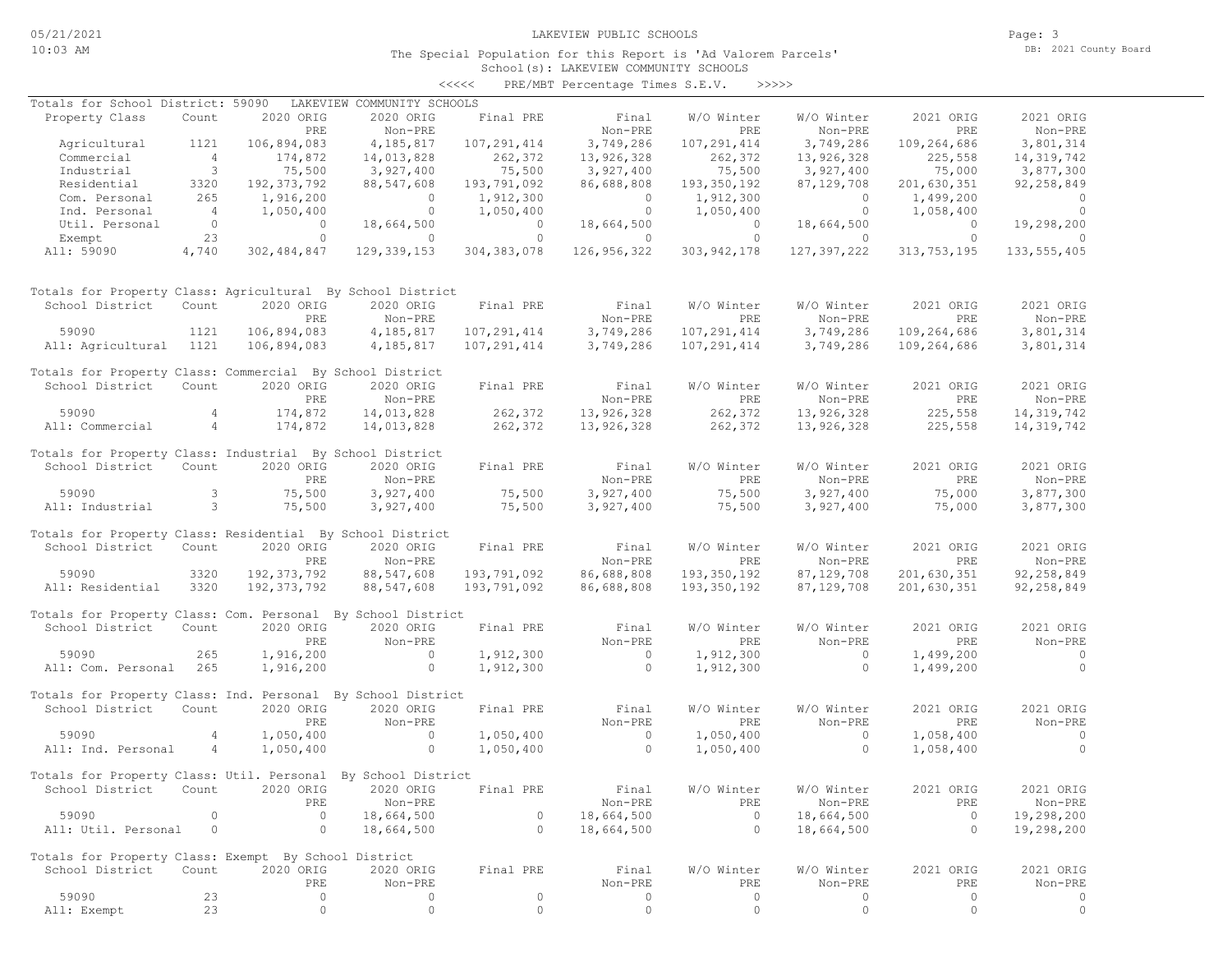Page: 4 DB: 2021 County Board

## School(s): LAKEVIEW COMMUNITY SCHOOLS The Special Population for this Report is 'Ad Valorem Parcels'

<<<<< PRE/MBT Percentage Times S.E.V. >>>>>

| Totals          | Count | 2020 ORIG<br>PRE | 2020 ORIG<br>Non-PRE | Final PRE     | Final<br>Non-PRE | W/O Winter<br>PRE | W/O Winter<br>Non-PRE | 2021 ORIG<br>PRE | 2021 ORIG<br>Non-PRE |
|-----------------|-------|------------------|----------------------|---------------|------------------|-------------------|-----------------------|------------------|----------------------|
| Real            | 4,448 | 299,518,247      | 110,674,653          | 301,420,378   | 108,291,822      | 300,979,478       | 108,732,722           | 311,195,595      | 114,257,205          |
| Personal        | 269   | 2,966,600        | 18,664,500           | 2,962,700     | 18,664,500       | 2,962,700         | 18,664,500            | 2,557,600        | 19,298,200           |
| Real & Personal | 4,717 | 302,484,847      | 129,339,153          | 304, 383, 078 | 126,956,322      | 303,942,178       | 127,397,222           | 313,753,195      | 133,555,405          |
| Exempt          |       |                  |                      |               |                  |                   |                       |                  |                      |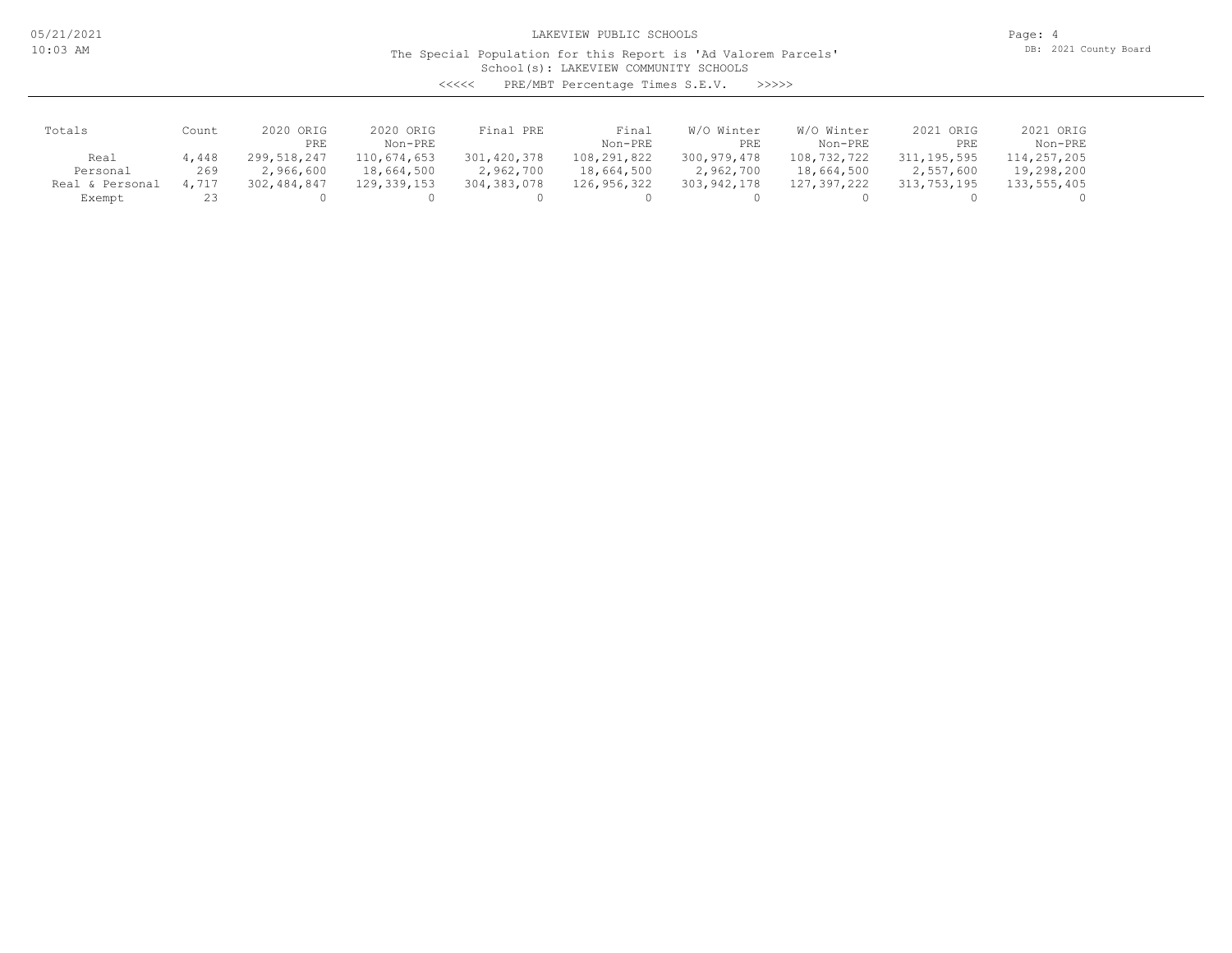## School(s): LAKEVIEW COMMUNITY SCHOOLS <<<<< PRE/MBT Percentage Times Taxable >>>>>

| Totals for School District: 59090                            |                          |               | LAKEVIEW COMMUNITY SCHOOLS          |                |                |                |                |                |                |
|--------------------------------------------------------------|--------------------------|---------------|-------------------------------------|----------------|----------------|----------------|----------------|----------------|----------------|
| Property Class                                               | Count                    | 2020 ORIG     | 2020 ORIG                           | Final PRE      | Final          | W/O Winter     | W/O Winter     | 2021 ORIG      | 2021 ORIG      |
|                                                              |                          | PRE           | Non-PRE                             |                | Non-PRE        | PRE            | Non-PRE        | PRE            | Non-PRE        |
| Agricultural                                                 | 1121                     | 54,963,865    | 2,509,472                           | 54,970,340     | 2,157,060      | 54,970,340     | 2,157,060      | 55,887,047     | 2,310,134      |
| Commercial                                                   | $\overline{4}$           | 142,670       | 11,704,216                          | 230,170        | 11,616,716     | 230,170        | 11,616,716     | 196,299        | 12,011,830     |
| Industrial                                                   | $\overline{\phantom{a}}$ | 53,635        | 2,998,115                           | 53,635         | 2,998,115      | 53,635         | 2,998,115      | 54,385         | 3,025,765      |
| Residential                                                  | 3320                     | 146, 458, 725 | 65, 544, 335                        | 147,805,714    | 63,860,309     | 147,420,274    | 64, 245, 749   | 152,150,526    | 68, 165, 728   |
| Com. Personal                                                | 265                      | 1,916,200     | $\overline{0}$                      | 1,912,300      | $\overline{0}$ | 1,912,300      | $\sim$ 0       | 1,499,200      | $\sim$ 0       |
| Ind. Personal                                                | $\overline{4}$           | 1,050,400     | $\overline{0}$                      | 1,050,400      | $\overline{0}$ | 1,050,400      | $\overline{0}$ | 1,058,400      | $\overline{0}$ |
| Util. Personal                                               | $\overline{0}$           | $\circ$       | 18,664,500                          | $\overline{0}$ | 18,664,500     | $\overline{0}$ | 18,664,500     | $\bigcirc$     | 19,298,200     |
|                                                              | 23                       | $\circ$       |                                     | $\circ$        |                | $\overline{0}$ |                | $\overline{0}$ | $\Omega$       |
| Exempt                                                       |                          |               | $\circ$                             |                | $\circ$        |                | $\overline{0}$ |                |                |
| All: 59090                                                   | 4740                     | 204, 585, 495 | 101,420,638                         | 206,022,559    | 99,296,700     | 205,637,119    | 99,682,140     | 210,845,857    | 104,811,657    |
| Totals for Property Class: Agricultural By School District   |                          |               |                                     |                |                |                |                |                |                |
| School District                                              | Count                    | 2020 ORIG     | 2020 ORIG                           | Final PRE      | Final          | W/O Winter     | W/O Winter     | 2021 ORIG      | 2021 ORIG      |
|                                                              |                          | PRE           | Non-PRE                             |                | Non-PRE        | PRE            | Non-PRE        | PRE            | Non-PRE        |
| 59090                                                        | 1121                     | 54,963,865    | 2,509,472                           | 54,970,340     | 2,157,060      | 54,970,340     | 2,157,060      | 55,887,047     | 2,310,134      |
| All: Agricultural 1121                                       |                          | 54,963,865    | 2,509,472                           | 54,970,340     | 2,157,060      | 54,970,340     | 2,157,060      | 55,887,047     | 2,310,134      |
|                                                              |                          |               |                                     |                |                |                |                |                |                |
| Totals for Property Class: Commercial By School District     |                          |               |                                     |                |                |                |                |                |                |
| School District                                              | Count                    | 2020 ORIG     | 2020 ORIG                           | Final PRE      | Final          | W/O Winter     | W/O Winter     | 2021 ORIG      | 2021 ORIG      |
|                                                              |                          | PRE           | Non-PRE                             |                | Non-PRE        | PRE            | Non-PRE        | PRE            | Non-PRE        |
| 59090                                                        | 4                        | 142,670       | 11,704,216                          | 230,170        | 11,616,716     | 230,170        | 11,616,716     | 196,299        | 12,011,830     |
| All: Commercial                                              | $4\overline{4}$          | 142,670       | 11,704,216                          | 230,170        | 11,616,716     | 230,170        | 11,616,716     | 196,299        | 12,011,830     |
|                                                              |                          |               |                                     |                |                |                |                |                |                |
| Totals for Property Class: Industrial By School District     |                          |               |                                     |                |                |                |                |                |                |
| School District                                              | Count                    | 2020 ORIG     | 2020 ORIG                           | Final PRE      | Final          | W/O Winter     | W/O Winter     | 2021 ORIG      | 2021 ORIG      |
|                                                              |                          | PRE           | Non-PRE                             |                | Non-PRE        | PRE            | Non-PRE        | PRE            | Non-PRE        |
| 59090                                                        | 3                        | 53,635        | 2,998,115                           | 53,635         | 2,998,115      | 53,635         | 2,998,115      | 54,385         | 3,025,765      |
| All: Industrial                                              | $\overline{\mathbf{3}}$  | 53,635        | 2,998,115                           | 53,635         | 2,998,115      | 53,635         | 2,998,115      | 54,385         | 3,025,765      |
|                                                              |                          |               |                                     |                |                |                |                |                |                |
| Totals for Property Class: Residential By School District    |                          |               |                                     |                |                |                |                |                |                |
| School District                                              | Count                    | 2020 ORIG     | 2020 ORIG                           | Final PRE      | Final          | W/O Winter     | W/O Winter     | 2021 ORIG      | 2021 ORIG      |
|                                                              |                          | PRE           | Non-PRE                             |                | Non-PRE        | PRE            | Non-PRE        | PRE            | Non-PRE        |
| 59090                                                        | 3320                     | 146, 458, 725 | 65, 544, 335                        | 147,805,714    | 63,860,309     | 147,420,274    | 64, 245, 749   | 152, 150, 526  | 68, 165, 728   |
| All: Residential                                             | 3320                     | 146,458,725   | 65, 544, 335                        | 147,805,714    | 63,860,309     | 147,420,274    | 64, 245, 749   | 152, 150, 526  | 68, 165, 728   |
|                                                              |                          |               |                                     |                |                |                |                |                |                |
| Totals for Property Class: Com. Personal By School District  |                          |               |                                     |                |                |                |                |                |                |
| School District                                              | Count                    | 2020 ORIG     | 2020 ORIG                           | Final PRE      | Final          | W/O Winter     | W/O Winter     | 2021 ORIG      | 2021 ORIG      |
|                                                              |                          | PRE           | Non-PRE                             |                | Non-PRE        | PRE            | Non-PRE        | PRE            | Non-PRE        |
| 59090                                                        | 265                      | 1,916,200     | $\overline{0}$                      | 1,912,300      | $\sim$ 0       | 1,912,300      | $\sim$ 0       | 1,499,200      | $\sim$ 0       |
|                                                              |                          |               |                                     |                |                |                |                |                |                |
| All: Com. Personal 265                                       |                          | 1,916,200     | $\overline{0}$                      | 1,912,300      | $\overline{0}$ | 1,912,300      | $\circ$        | 1,499,200      | $\overline{0}$ |
| Totals for Property Class: Ind. Personal By School District  |                          |               |                                     |                |                |                |                |                |                |
| School District                                              | Count                    | 2020 ORIG     | 2020 ORIG                           | Final PRE      | Final          | W/O Winter     | W/O Winter     | 2021 ORIG      | 2021 ORIG      |
|                                                              |                          |               |                                     |                |                |                |                |                |                |
|                                                              |                          | PRE           | Non-PRE                             |                | Non-PRE        | PRE            | Non-PRE        | PRE            | Non-PRE        |
| 59090                                                        | $\overline{4}$           | 1,050,400     | $\overline{0}$                      | 1,050,400      | $\overline{0}$ | 1,050,400      | $\overline{0}$ | 1,058,400      | $\sim$ 0       |
| All: Ind. Personal                                           | $\overline{4}$           | 1,050,400     | $\overline{0}$                      | 1,050,400      | $\overline{0}$ | 1,050,400      | $\circ$        | 1,058,400      | $\overline{0}$ |
|                                                              |                          |               |                                     |                |                |                |                |                |                |
| Totals for Property Class: Util. Personal By School District |                          |               |                                     |                |                |                |                |                |                |
| School District                                              |                          |               | Count 2020 ORIG 2020 ORIG Final PRE |                | Final          | W/O Winter     | W/O Winter     | 2021 ORIG      | 2021 ORIG      |
|                                                              |                          | PRE           | Non-PRE                             |                | Non-PRE        | PRE            | Non-PRE        | PRE            | Non-PRE        |
| 59090                                                        | $\circ$                  | $\circ$       | 18,664,500                          | $\circ$        | 18,664,500     | $\mathbf{0}$   | 18,664,500     | $\circ$        | 19,298,200     |
| All: Util. Personal                                          | 0                        | 0             | 18,664,500                          | $\circ$        | 18,664,500     | $\circ$        | 18,664,500     | $\circ$        | 19,298,200     |
|                                                              |                          |               |                                     |                |                |                |                |                |                |
| Totals for Property Class: Exempt By School District         |                          |               |                                     |                |                |                |                |                |                |
| School District                                              | Count                    | 2020 ORIG     | 2020 ORIG                           | Final PRE      | Final          | W/O Winter     | W/O Winter     | 2021 ORIG      | 2021 ORIG      |
|                                                              |                          | PRE           | Non-PRE                             |                | Non-PRE        | PRE            | Non-PRE        | PRE            | Non-PRE        |
| 59090                                                        | 23                       | 0             | 0                                   | $\circ$        | 0              | 0              | 0              | $\circ$        | 0              |
| All: Exempt                                                  | 23                       | $\circ$       | $\circ$                             | $\circ$        | $\circ$        | $\circ$        | $\circ$        | $\circ$        | $\circ$        |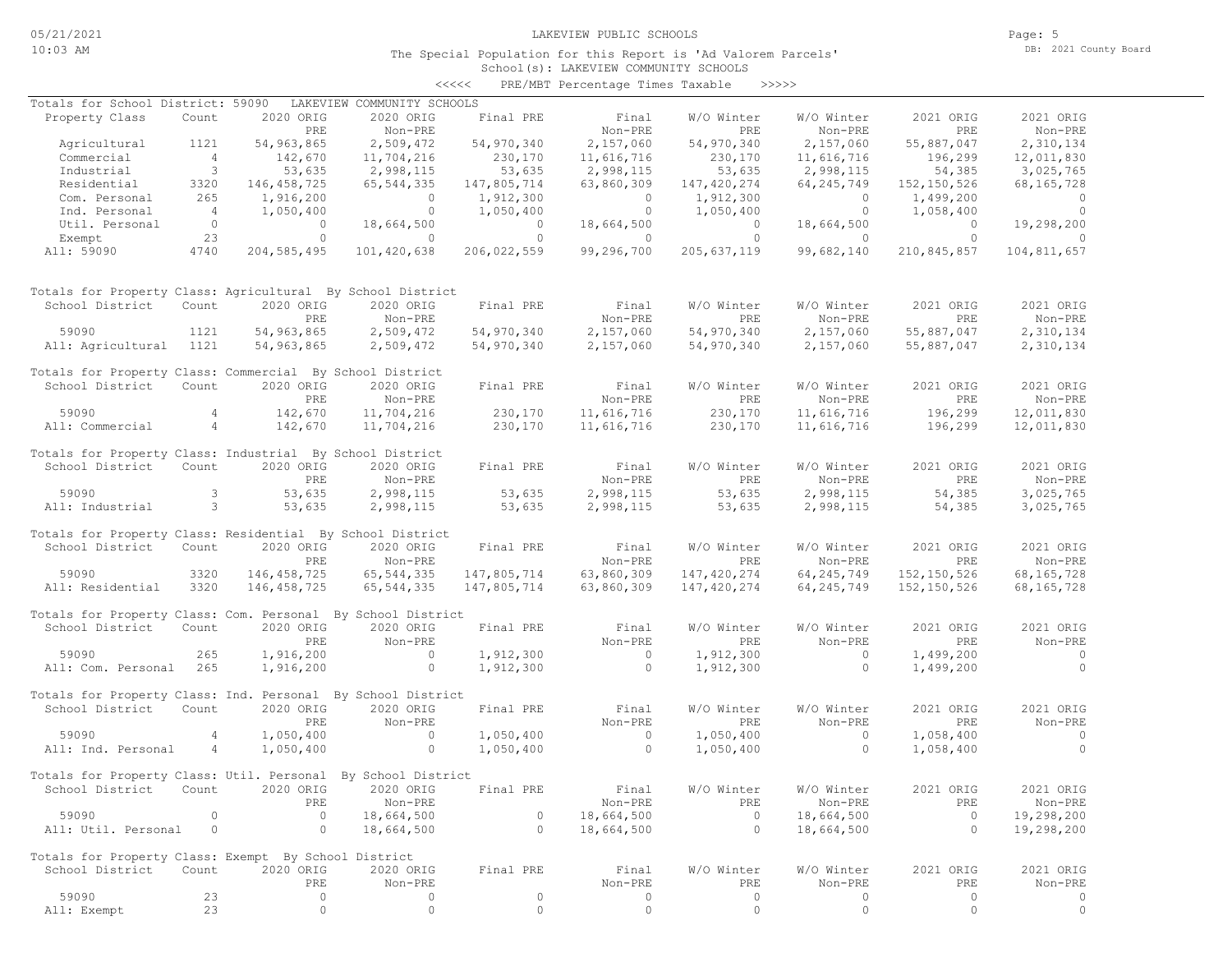05/21/2021 10:03 AM

LAKEVIEW PUBLIC SCHOOLS

Page: 6 DB: 2021 County Board

# School(s): LAKEVIEW COMMUNITY SCHOOLS The Special Population for this Report is 'Ad Valorem Parcels'

<<<<< PRE/MBT Percentage Times Taxable >>>>>

| Totals          | Count | ORIG<br>2020<br>PRE | 2020 ORIG<br>Non-PRE | Final PRE   | Final<br>Non-PRE | Winter<br>W/O<br>PRE | W/O Winter<br>Non-PRE | 2021 ORIG<br>PRE | 2021 ORIG<br>Non-PRE |
|-----------------|-------|---------------------|----------------------|-------------|------------------|----------------------|-----------------------|------------------|----------------------|
| Real            | 4,448 | 201,618,895         | 82,756,138           | 203,059,859 | 80,632,200       | 202,674,419          | 81,017,640            | 208,288,257      | 85, 513, 457         |
| Personal        | 269   | 2,966,600           | 18,664,500           | 2,962,700   | 18,664,500       | 2,962,700            | 18,664,500            | 2,557,600        | 19,298,200           |
| Real & Personal | 4.717 | 204,585,495         | 101,420,638          | 206,022,559 | 99,296,700       | 205,637,119          | 99,682,140            | 210,845,857      | 104,811,657          |
| Exempt          |       |                     |                      |             |                  |                      |                       |                  |                      |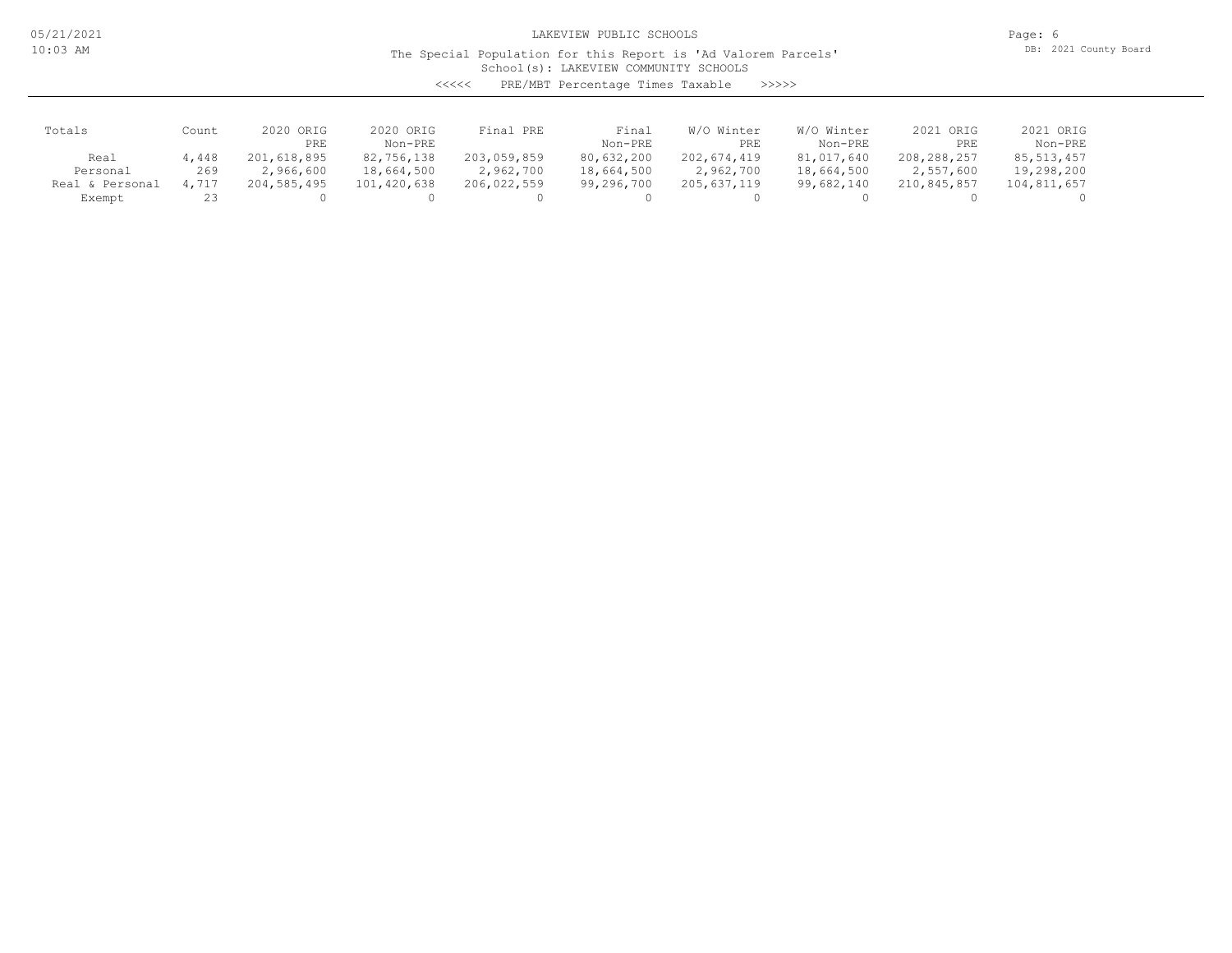The Special Population for this Report is 'Ad Valorem Parcels'

School(s): LAKEVIEW COMMUNITY SCHOOLS <<<<< DDA/LDFA Totals - CFT/IFT/REHAB Totals >>>>>

\*\*\*\*\* DDA/LDFA Totals \*\*\*\*\*

|          |       | Base      | Current   | Current   | Current     | Final     | Final     | Final     |
|----------|-------|-----------|-----------|-----------|-------------|-----------|-----------|-----------|
| DDA/LDFA | Count | Value     | Assessed  | Taxable   | Captured    | Assessed  | Taxable   | Captured  |
| DDA      | 283   | 4,298,000 | 9,704,000 | 7,755,835 | 3, 435, 114 | 9,394,200 | 7,526,117 | 3,205,710 |
| DDA2     |       | 1,554,132 | 2,077,900 | .,820,401 | 266,269     | 1,978,000 | 1,716,755 | 162,623   |
|          | 90    |           | 279,600   | 278,565   |             | 473,700   | 473,700   |           |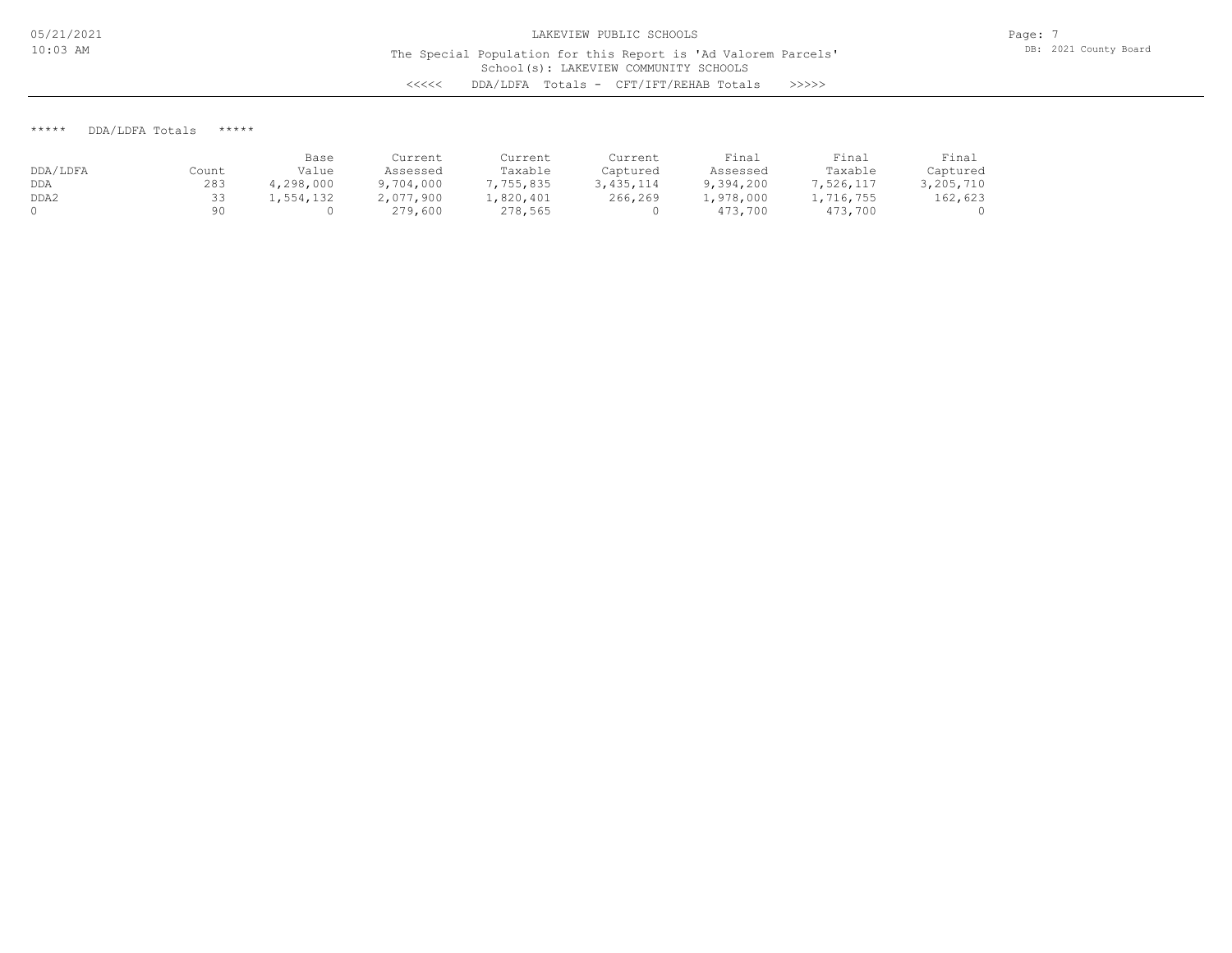<<<<< Top 15 Statistics >>>>>

| ***** Top 15 S.E.V.s<br>*****                           |                                     |                                       |                |                                              |
|---------------------------------------------------------|-------------------------------------|---------------------------------------|----------------|----------------------------------------------|
| $001 - 900 - 046 - 00$                                  | DTE GAS COMPANY                     |                                       | \$             | 7,961,100                                    |
| $013 - 900 - 003 - 00$                                  | CONSUMERS ENERGY COMPANY            |                                       | \$             | 2,701,800                                    |
| $001 - 010 - 016 - 00$                                  | DTE GAS COMPANY                     |                                       | \$             | 2, 115, 100                                  |
| $016 - 900 - 002 - 00$                                  | CONSUMERS ENERGY                    |                                       | \$             | 1,061,700                                    |
| $004 - 900 - 004 - 00$                                  | CONSUMERS ENERGY                    |                                       | \$             | 1,021,500                                    |
| $001 - 900 - 044 - 00$                                  | CONSUMERS ENERGY CO                 |                                       | \$             | 967,300                                      |
| $016 - 019 - 021 - 00$                                  | MAIN PAUL E & JOAN L TRUST          |                                       | \$             | 869,300                                      |
| $042 - 900 - 005 - 00$                                  | CONSUMERS ENERGY                    |                                       | \$             | 839,500                                      |
| $020 - 900 - 008 - 00$                                  | CONSUMERS ENERGY COMPANY            |                                       | \$             | 807,700                                      |
| $016 - 031 - 001 - 00$                                  | HANSEN LEE                          |                                       | \$             | 746,100                                      |
| $004 - 900 - 068 - 00$                                  | 9307 M-46 LLC                       |                                       | \$             | 738,200                                      |
| $020 - 026 - 002 - 01$                                  | YOUNG AG LLC                        |                                       | \$             | 701,000                                      |
| $020 - 024 - 001 - 27$                                  | RADER KENNETH A & VICKI             | LLC                                   | \$             | 689,100                                      |
| $042 - 716 - 001 - 10$                                  | LAKEVIEW TERRACE ASSISTED LIVING    |                                       | \$             | 654,400                                      |
| $042 - 716 - 011 - 00$                                  | PARKER HANNIFIN CORPORATION         |                                       | \$             | 595,100                                      |
|                                                         |                                     |                                       |                |                                              |
|                                                         | *****                               |                                       |                |                                              |
| ***** Top 15 Taxable Values<br>$001 - 900 - 046 - 00$   | DTE GAS COMPANY                     |                                       | \$             | 7,961,100                                    |
| 013-900-003-00                                          | CONSUMERS ENERGY COMPANY            |                                       | \$             | 2,701,800                                    |
| $001 - 010 - 016 - 00$                                  |                                     |                                       | \$             | 1,445,572                                    |
| $016 - 900 - 002 - 00$                                  | DTE GAS COMPANY<br>CONSUMERS ENERGY |                                       | \$             | 1,061,700                                    |
| $004 - 900 - 004 - 00$                                  | CONSUMERS ENERGY                    |                                       | \$             | 1,021,500                                    |
| $001 - 900 - 044 - 00$                                  | CONSUMERS ENERGY CO                 |                                       | \$             | 967,300                                      |
| $042 - 900 - 005 - 00$                                  | CONSUMERS ENERGY                    |                                       | $\updownarrow$ | 839,500                                      |
| $020 - 900 - 008 - 00$                                  | CONSUMERS ENERGY COMPANY            |                                       | \$             | 807,700                                      |
| $004 - 900 - 068 - 00$                                  | 9307 M-46 LLC                       |                                       | \$             | 738,200                                      |
| $042 - 716 - 001 - 10$                                  | LAKEVIEW TERRACE ASSISTED LIVING    |                                       | \$             | 632,874                                      |
| $042 - 716 - 011 - 00$                                  | PARKER HANNIFIN CORPORATION         |                                       | \$             | 588,547                                      |
| 016-034-010-30                                          | CHRISTENSEN BRUCE & RUTH TRUST      |                                       | \$             | 587,700                                      |
| $020 - 036 - 001 - 00$                                  | CALDER AG LLC                       |                                       | \$             | 519,938                                      |
| $004 - 900 - 005 - 00$                                  | HOME WORKS TRI-COUNTY ELECTRIC COOP |                                       | \$             | 513,200                                      |
| 016-019-021-00                                          | MAIN PAUL E & JOAN L TRUST          |                                       | \$             | 506,365                                      |
|                                                         |                                     |                                       |                |                                              |
| *****                                                   |                                     |                                       |                |                                              |
| Top 15 Owners by Taxable Value *****<br>DTE GAS COMPANY | has                                 |                                       |                | $11, 195, 265$ Taxable Value in 31 Parcel(s) |
| CONSUMERS ENERGY COMPANY                                | has                                 |                                       |                | 3,509,500 Taxable Value in 2 Parcel(s)       |
| CONSUMERS ENERGY                                        | has                                 |                                       |                | 3,060,900 Taxable Value in 5 Parcel(s)       |
| YOUNG AG LLC                                            | has                                 |                                       |                | $1,673,844$ Taxable Value in 26 Parcel(s)    |
| CALDER AG LLC                                           | has                                 |                                       |                | $1,220,680$ Taxable Value in 15 Parcel(s)    |
| NEWELL KENNETH E                                        | has                                 |                                       |                | $1,199,523$ Taxable Value in 16 Parcel(s)    |
| 9307 M-46 LLC                                           | has                                 |                                       |                | $1,057,245$ Taxable Value in 6 Parcel(s)     |
| TRI-COUNTY ELECTRIC COOP                                | has                                 |                                       |                | 1,045,000 Taxable Value in 4 Parcel(s)       |
| CONSUMERS ENERGY CO                                     | has                                 |                                       |                | 971,800 Taxable Value in 2 Parcel(s)         |
| CARLSON BRANDON TRUST                                   | has                                 |                                       |                | 801,641 Taxable Value in 14 Parcel(s)        |
| BETTEN FAMILY LLC                                       | has                                 |                                       |                | 798,018 Taxable Value in 9 Parcel(s)         |
| EVANS DANNY R TRUST                                     | has                                 |                                       |                | 735,319 Taxable Value in 9 Parcel(s)         |
| PINE HILLS DAIRY LLC                                    | has                                 |                                       |                | 719,018 Taxable Value in 13 Parcel(s)        |
| HOME WORKS TRI-COUNTY ELECTRIC COOP has                 |                                     |                                       |                | 701,800 Taxable Value in 2 Parcel(s)         |
| LAKEVIEW TERRACE ASSISTED LIVING                        | has                                 |                                       |                | 693,674 Taxable Value in 2 Parcel(s)         |
|                                                         |                                     |                                       |                |                                              |
| ***** Top 15 Owners by S.E.V. Value *****               |                                     |                                       |                |                                              |
| DTE GAS COMPANY                                         | has                                 |                                       |                | 12,599,900 S.E.V. Value in 31 Parcel(s)      |
| CONSUMERS ENERGY COMPANY                                | has                                 | 3,509,500 S.E.V. Value in 2 Parcel(s) |                |                                              |
| YOUNG AG LLC                                            | has                                 |                                       |                | 3,097,400 S.E.V. Value in 26 Parcel(s)       |
| CONSUMERS ENERGY                                        | has                                 | 3,060,900 S.E.V. Value in 5 Parcel(s) |                |                                              |

NEWELL KENNETH E has 2,188,100 S.E.V. Value in 16 Parcel(s)